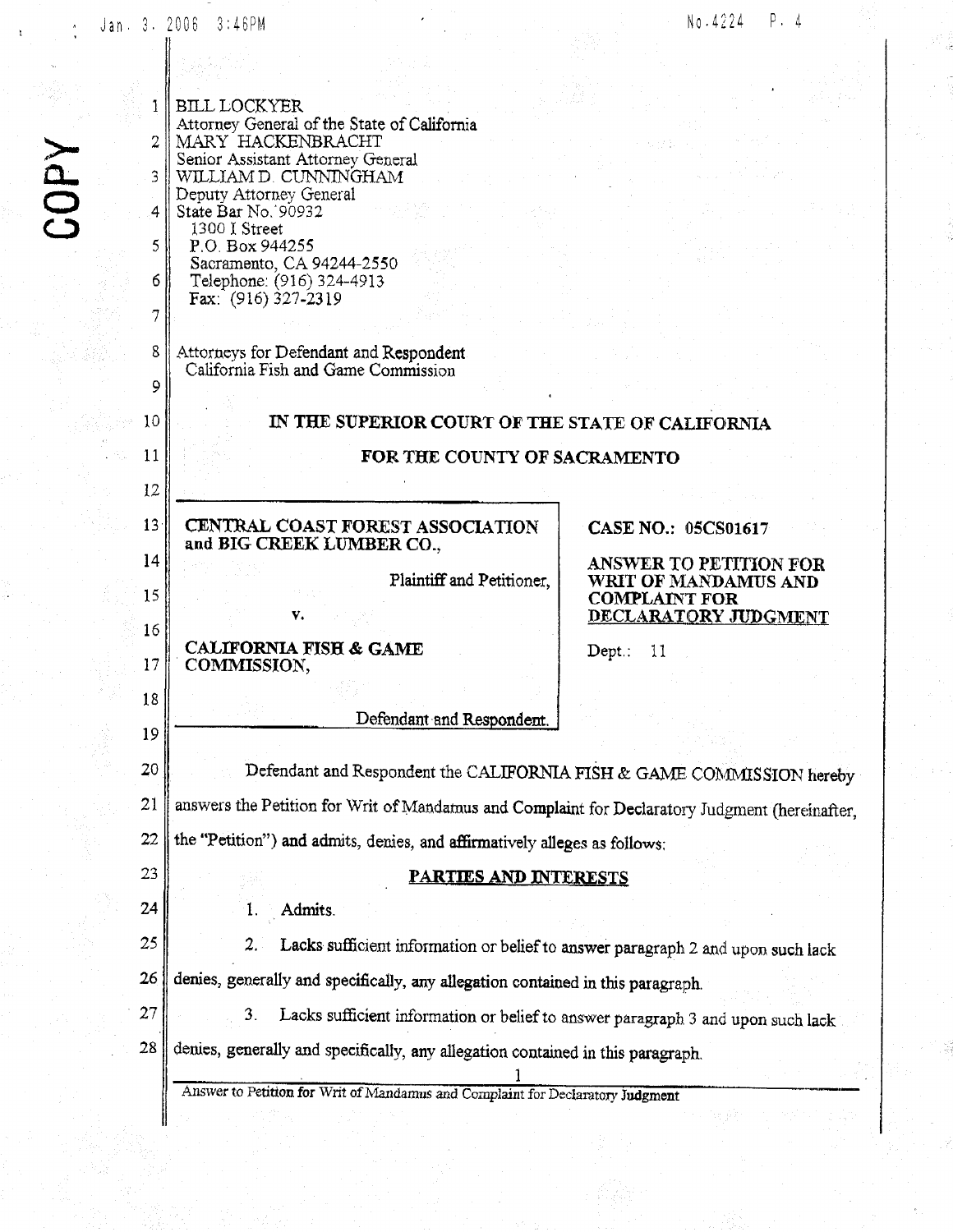Jan. 3. 2006  $3:46PM$ 

 $\mathcal{S}$ 

6

 $\tau$ 

#### No.4224  $P.5$

 $\mathbf{I}$  $4.$ Admits that section 2076 of the Fish and Game Code provides that "[a]ny finding  $\overline{2}$ pursuant to this section [sic] is subject to judicial review under Section 1094.5 of the Code of Civil Procedure." Except as admitted, denies, generally and specifically any other allegation 3  $\overline{4}$ contained in paragraph 4.

> 5. Admits.

> > 6. Admits

## **BACKGROUND**

 $\bf 8$ 7. Admits that paragraph 7 appears to be a partial quotation from section 2070 of the 9 Fish and Game Code. Defendant and respondent alleges that the statute speaks for itself. In the 10 alternative, any allegation in this paragraph is a conclusion of law to which no response is 11 required.

12 8. Admits that paragraph 8 appears to be a partial quotation from section 2062 of the 13 Fish and Game Code. Defendant and respondent alleges that the statute speaks for itself. In the alternative, any allegation in this paragraph is a conclusion of law to which no response is 14 15 required.

16 9. Admits that paragraph 9 appears to be a partial quotation from section 2067 of the Fish and Game Code. Defendant and respondent alleges that the statute speaks for itself. In the  $17$ alternative, any allegation in this paragraph is a conclusion of law to which no response is 18 19 required.

10. Admits that paragraph 10 appears to be a partial quotation from section 2052 of 20 the Fish and Game Code. Defendant and respondent alleges that the statute speaks for itself. In 21 the alternative, any allegation in this paragraph is a conclusion of law to which no response is 22 required. 23

11. Denies.

24

25

26

27

- 12. Denies.
- 13. Denies.
- 14. Admits.
- 28 15. Denies.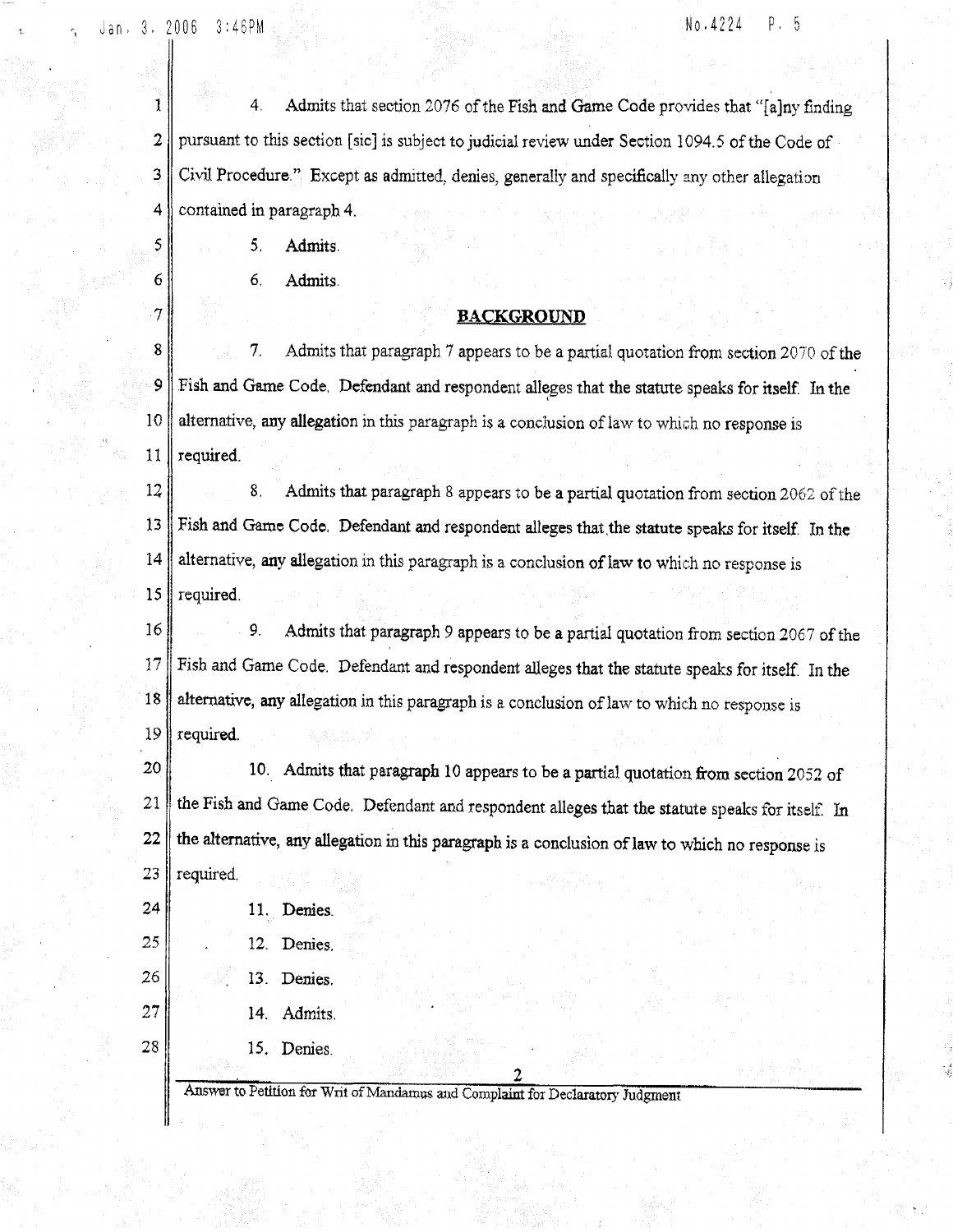Jan. 3. 2006 3:46PM

1

#### No.4224  $P = 6$

# 16. Admits.

 $\overline{2}$ 17. Admits. Affirmatively alleges that the current and expanded listing of Coho 3 Salmon (Oncorhyncus kisutch) was made pursuant to a petition received by the defendant and 4 respondent Commission in 2001 and that the findings of endangered and threatened status for all 5 of the Coho Salmon in California were made pursuant to section 2075.5 on, or about, 6 August 29, 2002. Defendant and respondent further affirmatively alleges that pursuant to section  $\overline{7}$ 2114 of the Fish and Game Code the regulatory change to add all of the Coho Salmon to the 8 respective endangered and threatened lists was solely delayed to allow preparation of a suitable 9 recovery strategy.

10 18. Lacks sufficient information or belief to respond to the first two sentences of 11 paragraph 18, and upon such lack denies, generally and specifically, any allegations contained in 12 such sentences. Denies the remainder of paragraph 18 of the Petition. Affirmatively alleges that  $13$ the Defendant and respondent Commission may list as endangered a species or subspecies in danger of extinction "throughout all, or a significant portion, of the range" and, as such, may 14 take action to protect a group of animals comprising less than the full population the animals in 15 16 California.

19. Denies.

 $17$ 

18

19

22

25

28

20. Admits.

## **FIRST CAUSE OF ACTION**

20 21. To the extent paragraph 21 contains any allegations, defendant and respondent answers and incorporates by references its responses to paragraphs 1 through 20. 21

22. Denies.

25. Denies.

23. To the extent paragraph 23 contains any allegations, generally and specifically 23 24 denies.

## SECOND CAUSE OF ACTION

26 24. To the extent paragraph 24 contains any allegations, defendant and respondent  $27$ answers and incorporates by reference its responses to paragraphs, 1 through 23.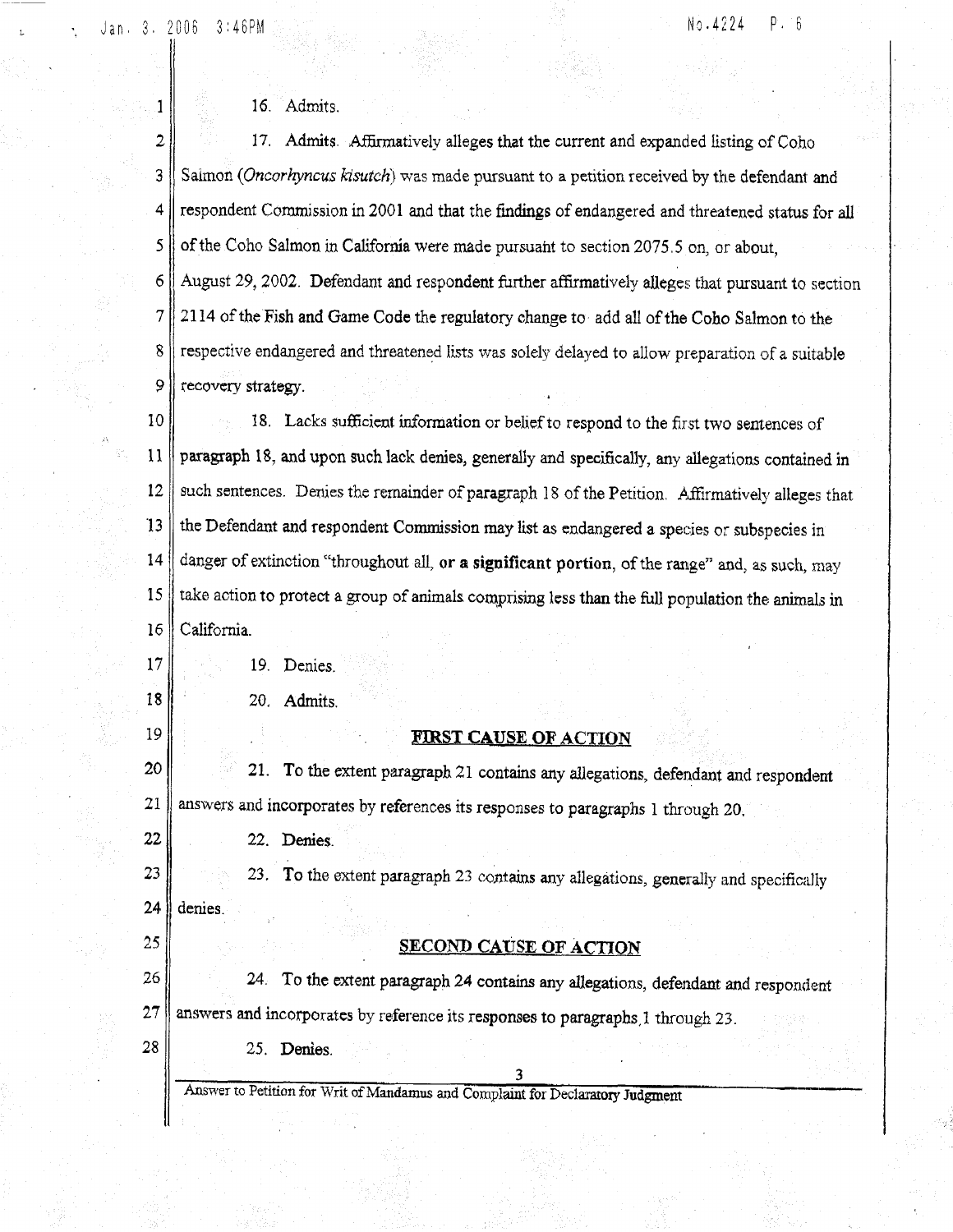$\mathbf{1}$ 

 $\mathbf{2}^{\circ}$ 

3

4

 $P.7$ No.4224

| 26 |        |
|----|--------|
|    | Demes. |

Denies.  $27.$ 

 $28.$ Denies.

## **AFFIRMATIVES DEFENSES**

5  $\mathbf{1}$ . The Petition and Complaint and every cause of action therein fail to state facts sufficient to constitute a cause of action. б

 $\overline{7}$  $\overline{2}$ . The claim for declaratory relief should be dismissed as an improper, non-8 mandamus challenge to the Commission's quasi-judicial actions taken pursuant to sections 2050, 9 et seq. of the Fish and Game Code.

10  $3_{-}$ Plaintiffs and petitioners' claims regarding the findings of endangered status in 1995 for the Coho Salmon and findings made again in 2002 are barred by the statute of limitations 11  $12$ contained within section 338 of the Code of Civil Procedure.

13 4, To the extent Plaintiffs and Petitioners allege that the Commission impermissably 14 recognized a geographically distinct subset of Coho Salmon "south of San Francisco" in 1995 as endangered, such claim has been rendered moot by the Commission actions in 2002 and 2004  $15$ 16 listing as endangered or threatened all of California's Coho Salmon.

- $\frac{1}{2}$ 17
- $111$  $18$
- 19 |  $111$
- $111$ 20

 $111$ 21  $111$ 22

23  $111$  $111$ 24

25  $111$ 

 $26$  $\frac{1}{2}$ 

 $111$ 27  $\|III\|$ 28